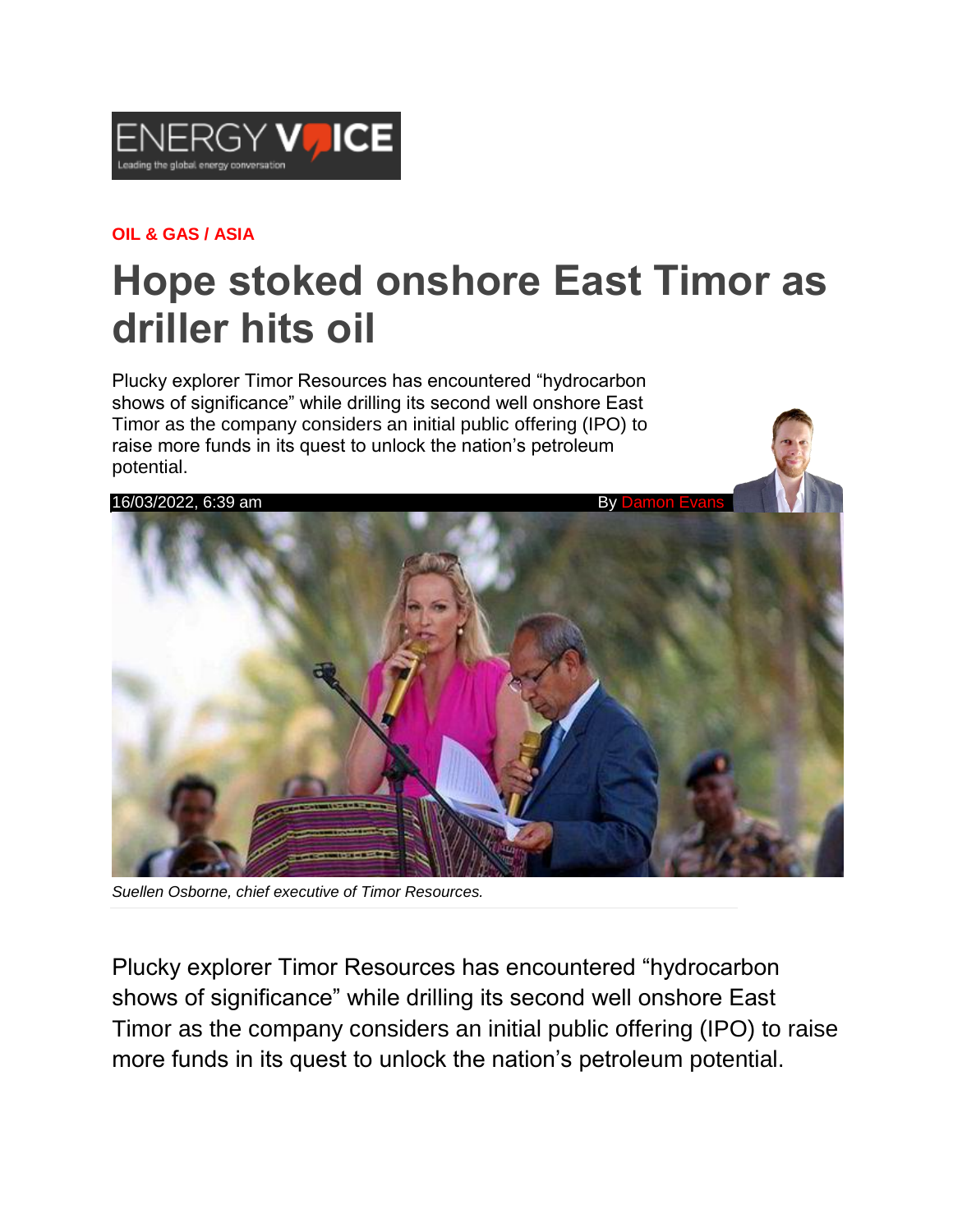The latest news of an oil discovery has raised hopes of a potential oil bonanza in the nation that is highly dependent on waning oil and gas reserves for revenues. However, analysts caution that there is a long way to go before any commercial discovery is proven, if ever.

The privately-owned Australian oil and gas company last October spudded the first onshore well, Karau-1, in more than 50 years in the Southeast Asian nation, also known as Timor Leste, as part of a back-to-back exploration drilling campaign.

The second well, Kumbilli-1, was drilled in PSC TL-OT-17-08, also known as Block A.

However, it is too early to say if the oil discovery is commercial. "The pay zone is fractured, and the fracture analysis is critical to volumes being established. Third party technical experts are currently undertaking this scope of work. A full drill stem test will confirm. This is exciting for activity onshore Timor-Leste," said Suellen Osborne, chief executive of Timor Resources.

"The FMI data is currently being interpreted, oil samples and reservoir samples have been flown to the laboratories in Australia. We will have a fixed idea of the volumes that we look forward to sharing with you when we have all the facts. A full DST suite of testing equipment is being shipped into Timor-Leste to do extended production tests so we can confirm the volume," she told Energy Voice today.

"Logging shows extensive natural fracturing, an important production characteristic for a limestone and Triassic clastic reservoir of this type and one that could lead to an upgrade of the net pay estimate as the characteristics of the reservoir become better understood," Timor Resources said in a statement.

"High down hole pressures encountered lends confidence to the reservoir being adequately charged to support oil recovery," added the explorer.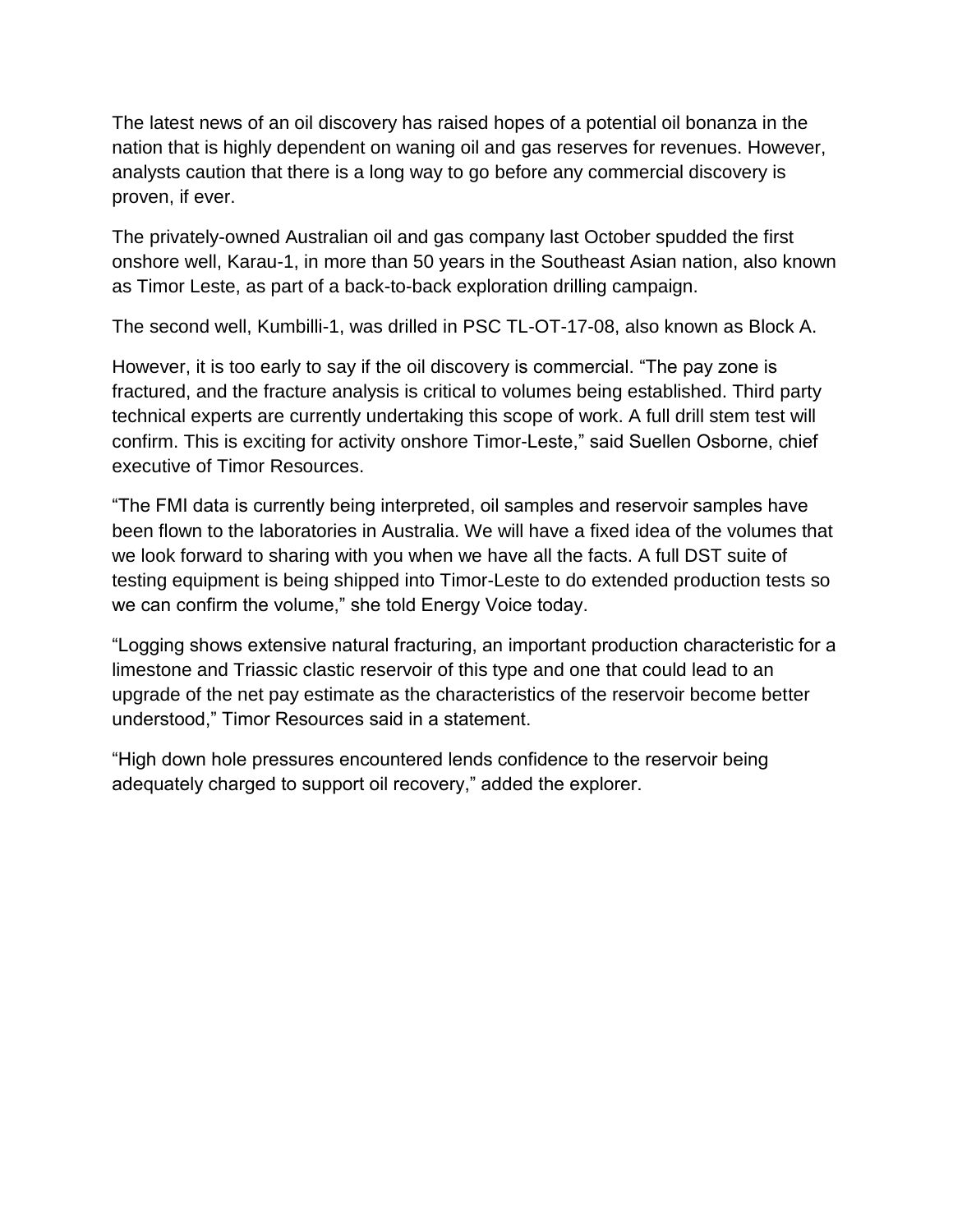

 *© Supplied by Mark Moszkowski: Oil seeps onshore East Timor*

The results of the first two wells drilled onshore East Timor, by contractor Eastern Drilling and subcontractor Schlumberger, are very encouraging, said the company, which is committed to unlocking the country's onshore resource potential.

Timor Resources' strategy is to advance field development of its large onshore oil acreage in East Timor through additional exploration wells, production wells, as well as oil storage and export infrastructure. To achieve its goals the company intends to partner with strategic financial investors to raise additional capital. Timor Resources also said it is currently implementing a systematic process to access this additional capital. This may result in an IPO of the company in due course.

Timor Resources has a large inventory of exploration prospects. Prior to initial drilling Timor Resources said it had seven seismic defined prospects, with a P50 of 520 million barrels, in its inventory.

Mark Moszkowski, an industry expert, who has worked in East Timor and studied its petroleum sector for over a decade, remains skeptical. "Half a billion barrels, seriously? One and a half times the oil at Bayu Undan and more than twice that at Sunrise. At today's price level, (worth) US\$50 billion," he told Energy Voice.